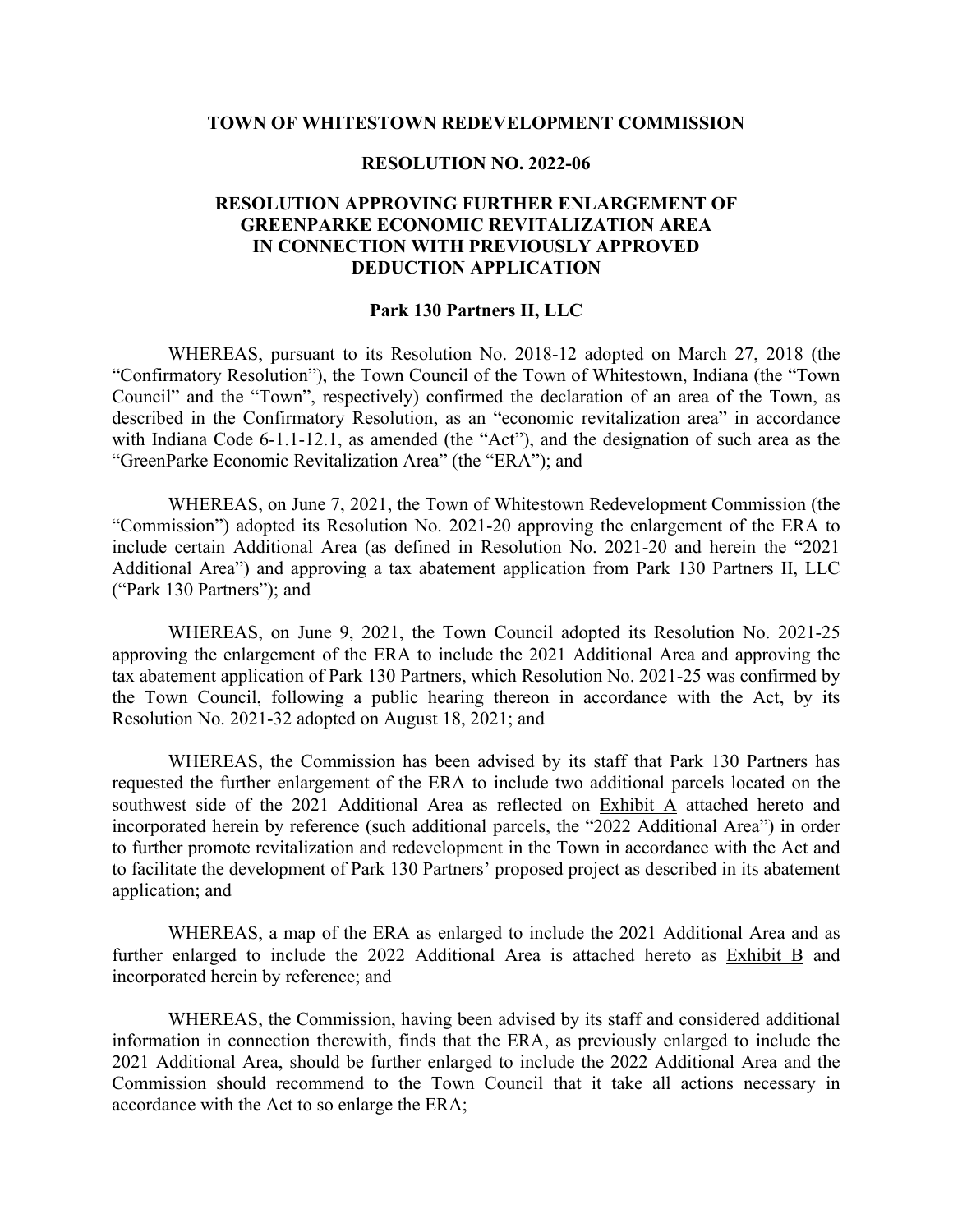NOW, THEREFORE, BE IT RESOLVED BY THE TOWN OF WHITESTOWN REDEVELOPMENT COMMISSION, THAT:

Section 1. The Commission has considered the evidence presented and now finds and determines that it will be of public utility and benefit to approve the further enlargement of the ERA, as previously enlarged to include the 2021 Additional Area, to include the 2022 Additional Area.

Section 2. The Secretary of the Commission is hereby directed to take all necessary actions to carry out the purposes and intent of this Resolution, including delivering a copy of this Resolution to the Town Council.

Section 3. The recitals to this Resolution are essential and are incorporated herein by reference.

Section 4. Any part of this Resolution that is invalid, unenforceable or illegal shall be ineffective to the extent of such invalidity, enforceability or illegality without invalidating the remaining provisions hereof or affecting the validity, enforceability or legality thereof.

Section 5. This Resolution shall take effect immediately upon adoption by the Commission.

Adopted the  $2<sup>nd</sup>$  day of May, 2022, by a vote of  $\qquad$  in favor and against.

TOWN OF WHITESTOWN REDEVELOPMENT COMMISSION

Adam Hess, President

ATTEST:

\_\_\_\_\_\_\_\_\_\_\_\_\_\_\_\_\_, Secretary

\_\_\_\_\_\_\_\_\_\_\_\_\_\_\_\_\_\_\_\_\_\_\_\_\_\_\_\_\_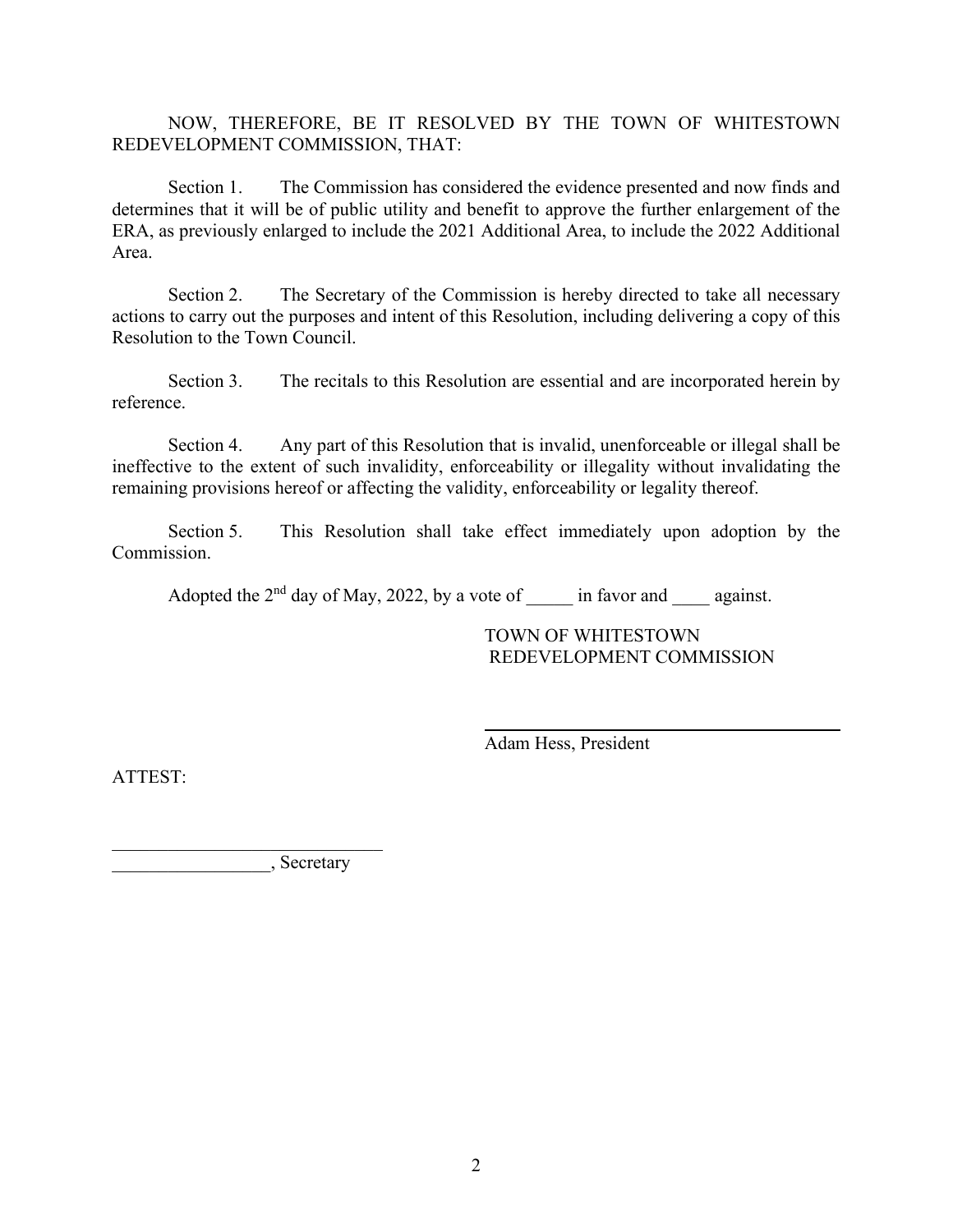# **Exhibit A**

*2022 Additional Area Parcels* 

## **County Parcel No. State Parcel No.**

0210000022 06-07-35-000-060.000-020<br>0210000009 06-07-35-000-051.001-020 0210000009 06-07-35-000-051.001-020